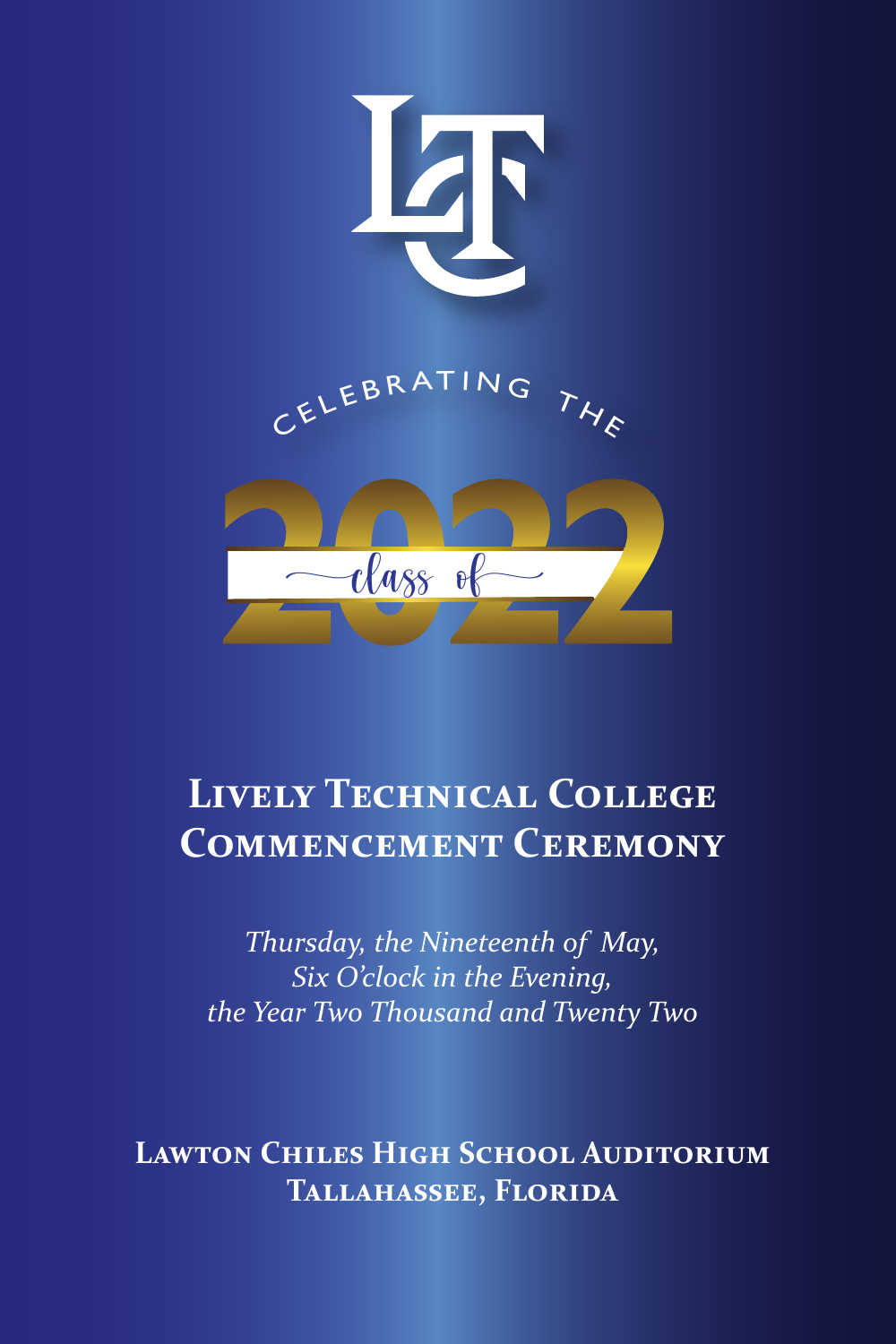

**Rocky Hanna** Superintendent of Schools

> **Shelly Bell Director**

PAUL LAMBERT Assistant Director

### **MISSION STATEMENT**

The mission of Lively Technical College is to provide careeroriented education for the community.

## **Vision**

Our vision is to lead workforce training by utilizing industry driven educational solutions and community partnerships to equip students to meet the needs of local and global employers.

The Leon County School District does not discriminate against any person on the basis of sex (including transgender status, gender nonconforming, and gender identity), marital status, sexual orientation, race, religion, ethnicity, national origin, age, color, pregnancy, disability, military status, or genetic information.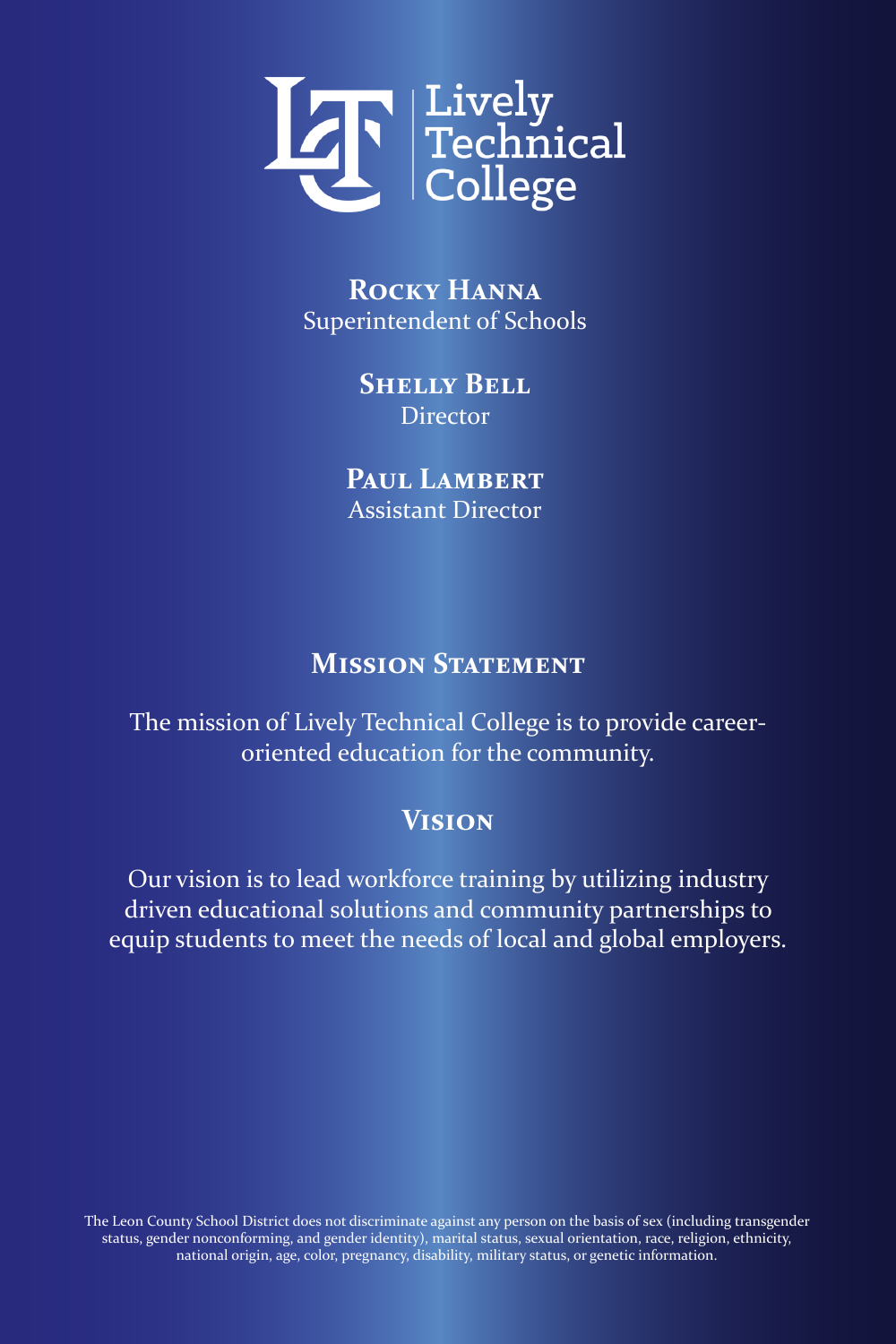order of ceremony

**Processional** "Pomp and Circumstance"

**Welcome and Comments** Shelly Bell

### **INTRODUCTION OF SPEAKER** Paul Lambert

**Commencement Address** Curtis Richardson

#### **PRESENTATION OF GRADUATES**

Brittani Stokes Yolanda Graham

**Closing Remarks** Shelly Bell

#### **Recessional** "Because of you" Robin Spielberg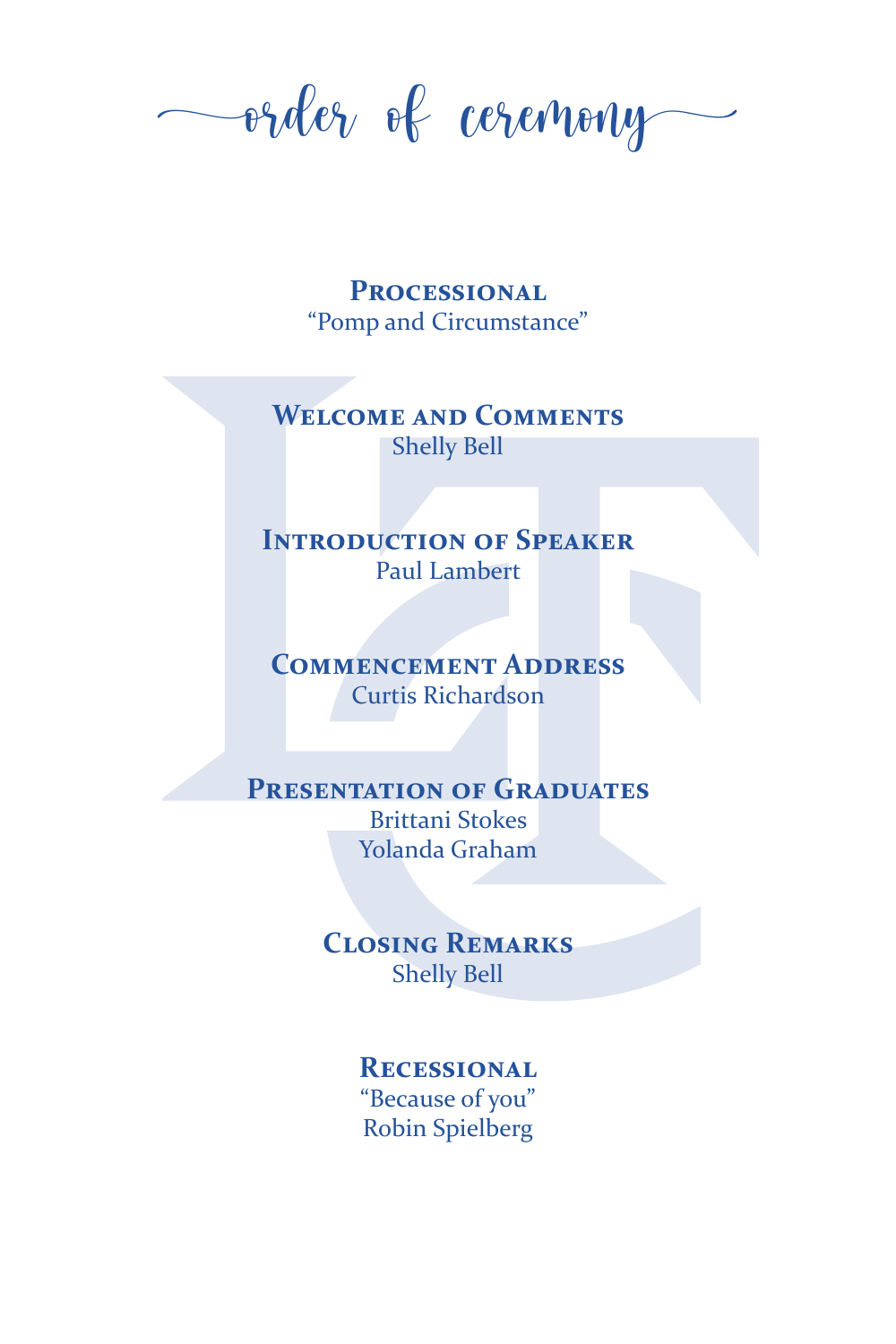our graduates

Anton Abad Adaobi Abanah Kai Adams Shelby Adams Lauren Adams Jack Adkins Rebecca Adkison Tiffany Aikens Nancy Akins Ari Akins Desiree Albert Matthew Alday Alexis Alexandrou Quinton Allen Michael Allen Jr Farah Altine William Anderson Sherika Anderson Parker Anderson Nicholas Applegate Reshae Armstead Lashaunta Arnold Thomas Arrant Promise Ashley Ansley Austin Jesus Aviles Kyle Aycock Michael Azar Colby Bachelier Kristen Baird Taylor Baker Lyndom Baker Tasharana Baker Shannon Barfield Sage Barineau Spencer Barnes Brandi Barnes Julian Barnes Jensen Barrett Blane Battles Helena Batts Rosemary Baxter Ikhlas Bazzar Cody Beal Erika Bellamy Ta'Niyah Bellamy Catherine Belvin Youtee Ben Josephine Benton Kimberly Berrios Zion Bissonnette Aaron Black Charles Blake Zahara Blue Mary Boatwright

Kendall Bodner Emily Bohling McKenzie Booker Madison Boutwell Macy Bower Madeline Bowers Marvin Boxley Dashia Bradley Alexia Braxton Kyle Brennan Sarah Bretz Mary Brewer Sarah Brewer Jessica Brinson James Brooks **Taejah Brooks** Erica Broome Craig Brown Zariona Brown Brittany Brown Jasmine Brown Whitney Brown Alexander Brown Danielle Brown Taylor Brown Paris Bruce Makayla Bruner Arryana Brunson Ajalon Bryant Damion Bryant Iyona Bufkin Kaitlin Burns Jamelia Burroughs Alysson Calhoun Myles Callahan Nancy Camp Aysia Cannon Noah Cannon Melvin Cannon Joseph Carbone Brandaijah Carr Elizabeth Carr Gabrielle Carraway Nicholas Carroll Mykayla Carter Jared Chambers Manoude Charles Jasamine Clark Tomesha Clark Thaddeus Clemons Torrance Cline Kendra Coburn Bellah Coker Justin Coleman Gabriella Coleman

Aoughtumn Coles Will Collins Vonterious Collins Darius Colson Daivion Colston Millynia Comparato Brandon Cooksey Trevor Cooley Shauniqua Copeland Brejuana Copeland Ruben Corona Felicia Corona Anna Corry Evelynn Corvin Kenya Covington Tkeyah Cox Jeremiah Cox T'Keyah Cox Mitchell Cozzy Jessica Crafton Christopher Crago Raina Crawford Delvonte Crawford Jacob Creamer Zaniyah Crews Brandon Crumbie Chaciti Cull Zoe Damann Joseph Daniel Evy David Travis Davis Aysia Davis Jordyne Davis Teryn Davis Jimmy Davis Daijah Davis Allen Davis Kaitlyn Davis Aysia Davis Jonathan Day Camila De La Cruz Craig Dean Caitlyn Dennis Deandre Dennis-Young Cederia Devose Isaiah Dias-Claiborne Tristan Dias-Claiborne Javier Digonzalez Briana Dixon Guedj Dominique Alexandra Donaldson Deshaw Dowdell Nicholas Draughon Bladen Drzewiecki Daniel Duckett

Thomas Duckworth Cheyenne Duer Hunter Duncan Oliver Dunlap Vershon Dupont Jessica Dykes Aaliyah Earl Matthew Eckel Cailey Edelstein Ashley Edwards Kanisha Edwards Viktor Elder Jamichael Elmore Abigail Eno Michael Erdman Jane Erisman Jason Eshleman Jacob Ettelson Nicolas Evans Brandon Fabozzi Cameron Fahs Jared Fairley Sandra Ferreira Ashley Fields Michelle Fields Jayden Figueroa Allison Filakosky Logan Fisher Hannah Fitzgerald Ryan Fix Danielle Flowers Lucille Flowers Shirrel Foley Amantez Ford Tyray Forest Dorie Forshee Willesia Francis Edna Francois Delon Franklin Hannah Frost Keyona Frost Sebastian Gaffney Ahmeal Gainer Erica Gallon Rebecca Game Zsamya Gammons Samuel Ganus Luis Garcia Sebastian Gardner Saraiah Gay Nyrisa Gaymon Steven Gehres Alyssa Geiger Sarah Gendusa Logan Gentile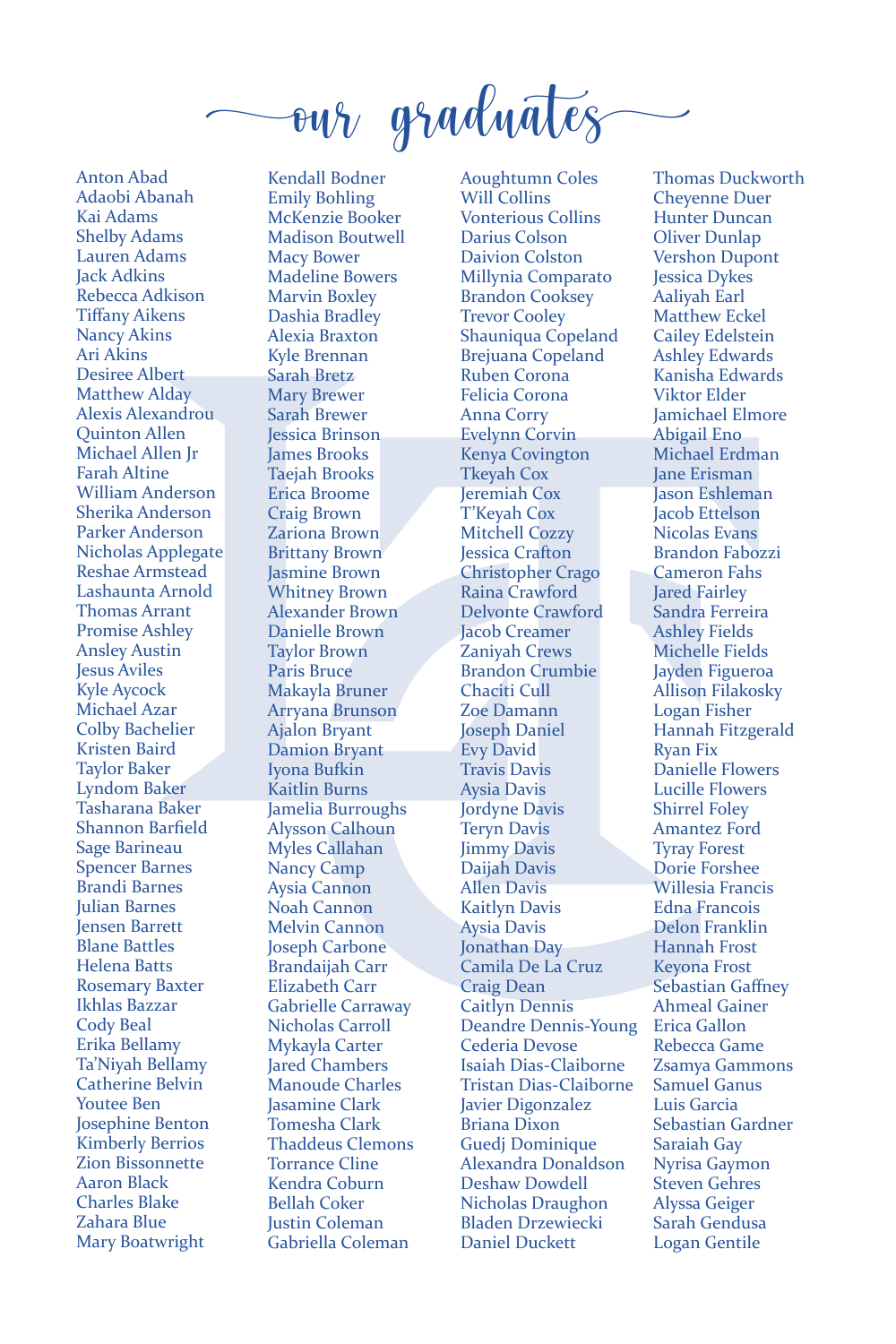# our graduates

Tatianna George Nicole George Lataeria Gibson Benjamin Giglio Sarah Glass Edward Godwin Sommer Goolsby Trenton Gowins Chad Grady Cody Grady Yvonne Graham Jeffrey Graham Isaiah Grahan Christopher Gramling Jameria Grandberry Kasey Grant Peyton Gray Chelsea Green Samantha Gresham Cody Gruhn Jenny Guevara Jarie Guilford Aubreyann Guite Cecily Hale Hunter Hall Dakota Hall Kyle Hall Taylor Hamilton Kennedy Hamilton Walker Hammelman James Hancock Kayla Hand Andrew Handzel Zachary Hanselman Daizah Hargrove Tylan Harris Brendan Harris Roshun Harris Raven Harris Marcus Hart Emma Hartley Ericka Harvey Crystal Harvey Bryan Hatcher Gabrielle Haughwout Rebekah Hawkins Christopher Haworth Gabriel Hayden Nakyrah Hayes Monica Hayes-Johnson Jahiya Haywood Katie Hearn Harranique Henderson Steven Henderson Remesia Herring Gabriel Herron

Cassandra Hightower Keyatta Hobley-Rich Vera Hodges Rayana Hogans Kirkley Holifield Yaquanda Holloman Zaire Holmes Kiana Holmes Thomas Honan Justyce Horne Laura Hosford Breyonia Hough Elijah Houston Kenniyah Houston Zakary Houtrides Adrianna Hughes Jacob Hunter Jakeyria Hunter Chase Hunter Dylan Hutto Emma Ivester Antario Ivey Breana Jackson Nichole Jackson Abigayle Jackson Elizabeth Jackson Stephanie Jackson Ferry Jacob Skylar Jacobs Jeffrey Jenkins William Jenkins Jeremy Jenkins Eric Jimenez Liset Jimenez-Perez Sharonda Johnson Miles Johnson Naomi Johnson Breana Johnson Tasheena Johnson Sharhonda Johnson Austin Johnson Jennifer Jolicoeur Keemasheka Jones London Jones Radiant Jones Sam Jones Matthew Jones Karlee Jones Shatavia Jones Arianna Jones Nyerhovwo Jones Tatiana Jones Ashley Jordan Jonathan Kajibwami Shawn Kearney Katlyn Keith

Ishmael Kelly Deshunna Kelly Karina Kelly Latanya Kelly Autumn Kennedy Lashounda Kennedy Kirsten Kennedy Reyna Kent Tehronna Khan Ayesha Khan Faith Kingsley Bria Kinley Haylee Kirkland Scott Klupchak Kierra Knight Elahuandria Knight Daijah Knight Thomas Knight Paul Konou Erin Krug Leanna Labolito Linda Lafrato Hannah Lamb Damian Le Donne Angel Ledesma Monica Lee Brooke Lent Christopher Leon Kaedin Leonard Edmond Lewis Deborah Lewis Anthony Lewis Mitchell Lewis Amber Lilly Mikhiya Lindsey Jordan Lines Loralei Little Jada Lofton Cameron Long Terry Longie Lashonda Longmire Kaitlyn Losey Lloyd Lowe Akira Lucien Pierce Madden Kevin Magrinat Shanieka Malone Philip Mamfo Aidan Manalili Alonzo Mance Anthony Mantay Deshawn Martin Trevor Mason Stephanie Massey Paul Maynard Amya Mcbride

Samantha McCarthy Mary McCuiston Sayer Mccullough Shawn Mcgregor Teaundra McKinley Alyssa Mckinnon Jazzmine McKinnon Finley McMillan Azariah Mcmillan Ceima McMillan Tinika McMullen Jason Means Ciara Meeks Amiyah Merchant Missy Michalski Ny'Kierria Miller Jartavias Milton Shonkeria Mitchell Nicholas Monday Ikemba Montgomery Sarene Morgan Courtney Morgan Jacob Morrison Treyvon Moten Naimah Muhammad Dana Mullin Ryan Murphy Ayara Myrick Carlos Nandho Aseel Naser Frank Neal Tron Nealy Mattie Nelomes Olaiya Nelson Joe Nelson lll Patrick Nerney Javarri Newton Trinity Nguyen Toneet Nickerson Brenden Noble Jaszmin Nobles Max Noblin Taylor Noles Erica North Joshua Norwood Blake Odom Emonte Olds Jenaiya Oneal Alexis Orellana Elise Ovington Christian Owens Marquiria Owens Rina Palacios Joseph Palmer Lauren Palmer Jenelee Paraison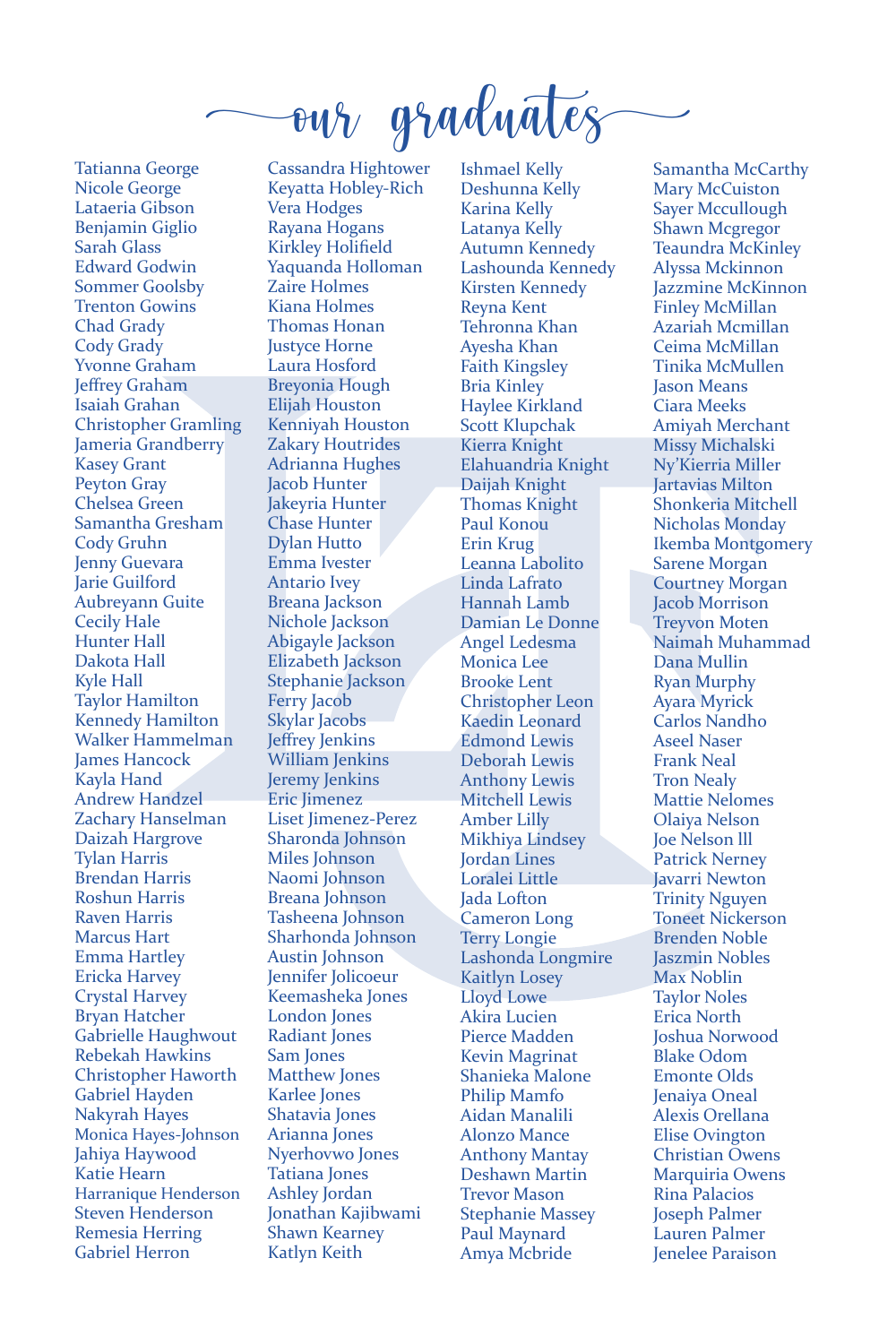# our graduates

Kianna Paris Scott Parker Jeramiah Parks Scott Parramore Antonia Parrish Jaquez Patterson Brooke Pearce Miland Petitdo Melba Phillips Elizabeth Phillips Austin Phipps Cynthia Pierre Gabriela Pineda John Pipoy Samantha Planner Leonardo Plata Jennifer Platt Alton Polen De'Auna Pollock Brittany Pompey Gary Poplin Christine Powell Katherine Powell Deja Preston Michael Printy Caitlyn Prisco Janie Prothro Shikera Pryear Amir Purnell Nebraska Purnell Hailey Quick Chloe Rach Jordan Rackley Renita Ransom Michael Ray Jerome Reese Kenyetta Register Jenna Rennols Jillian Rennols Frederick Revell India Richards Malachi Richards Trenee Richardson Kassidy Richardson Kataleena Rivera Torey Roberts Cornesha Roberts Danielle Roberts Alexis Robinson Ma'Kyla Robinson Tommy Robinson Jankeith Robinson Bryce Robinson Rene Rodarte Gustavo Rodriguez

Lydia Rodriguez Jasmine Roe Brenden Rogers Crystal Rollinson Nya Roney Connor Roth Alexis Rowell Jayshawn Rowls Noah Rubin-Rose Donald Rudd Austin Ruehle Reagan Russell Jacquiem Rutherford Bailey Rutledge Chris Sabatino Krysten Sanders Bianaca Sandoval Yvette Sapp William Saunders Ethan Scott Terrance Scott Sameera Shaik William Shawfield Shayne Sheffield Joshua Shelley Brandon Shields Teya Shuler Briana Simmons La'Shameria Simmons Preston Sims Cody Singletary Trey Slager Zachary Slick Sydney Smiley Leaunnea Smith Patricia Smith Joia Smith Chasity Smith Faith Smith Breyonne Smith Jessica Smith Cleashia Smith Kyla Smith Angela Smith Gwendolyn Smith Major Smith Shavette Smith Ariyan Solomon Sarah Solz Freeman Songer Jada Souvenir Kinnedi Spaulding Noah Speight Nathan Spike Levi Stafford

Ashley Stanley Aljohn Still Spencer Stoetzel Roger Straughter Taylor Stroman Seth Suchocki Bryshon Sullivan Amy Sumner Ethan Swain Kiyun Sweet Shandrika Sykes Najah Sylvester Samuel Talavera Alexis Taylor Kennedie Taylor Torian Teague Adam Teuton Larry Thomas Brittany Thomas Luchandria Thomas Steffan Thomas Keandre Thomas Reginald Thompson Elise Thompson Hunter Thompson Caroline Thompson Anthony Thornton Joshua Tidwell Joseph Tillman Zackary Tomblin Melvin Torres Stacey Smith Jarret Travis Madison Triplett Ayana Truesdell Carrington Turk Shanayh Tyson Chinyere Umunnakwe William Uren Carolina Vanegas Jared Varana Kyleigh Vaught Quinn Veasey Dillon Vega Elizabeth Vice Jared Vrana Lane Wadsworth Jeffrey Walker T'Ericka Walker Patrick Walker Tamir Walker Matthew Walker Lee Walls Detrineishia Walton Conner Ward

Samantha Washington Janice Watson Makayla Webb Kalia Webster Willie Wells Ycedrah West Perry West Madeline Westcott Tori Wheeler Karys Whitaker Jazmin White Chelsy White Daniel White Kevon White Jazminn White Jasmine Whitehead Alexis Wiliamson Cynquisa Williams Hilary Williams Kemoni Williams Breonna Williams Jasmine Williams Juanita Williams Raleen Williams Dyshia Williams Ke'Moni Williams Elizabeth Williamson Chandler Wilson James Winbush Bry'Nae Woodard Lauren Woodham Austin Wright Virginia Young Cailin Zacharias Enrique Zamudio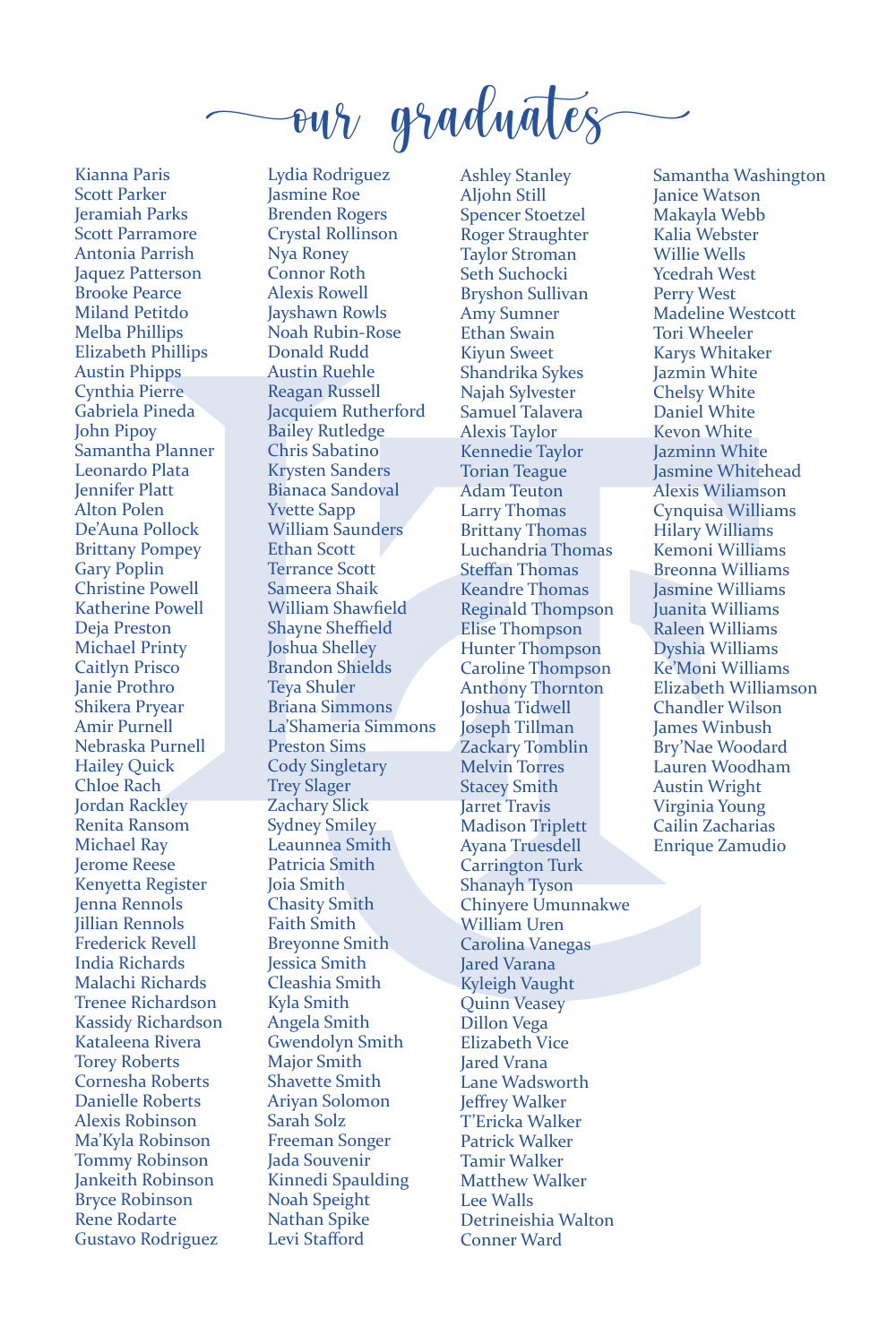believing in you

*Poet: Catherine Pulsifer, ©1997*

*Never stop believing in yourself. When others doubt, don't you. Do what you love to do, No one knows better than you.*

*Life is too short to live others' dreams Follow your own dream Push yourself to reach your goals And live the life you once dreamed.*

*Trust your instincts. Be true to yourself. You know what is right for you. Never give up or give in.*

*Forget the words "I don't know how". You can learn, You can research, You can do.*

> *Your mind is powerful. When you believe you can. You will find a way You won't waste a day.*

*Persist and persevere Do not fear Because if you believe in you You will find dreams can come true.*

*May all your dreams turn into goals, Believe in yourself. And remember, all of life is a choice. The decision is up to you.*

*Believe in Yourself, Dare To Be Whatever You Want To Be!*

*The Faculty and Staff at Lively Technical College wishes you much success!*